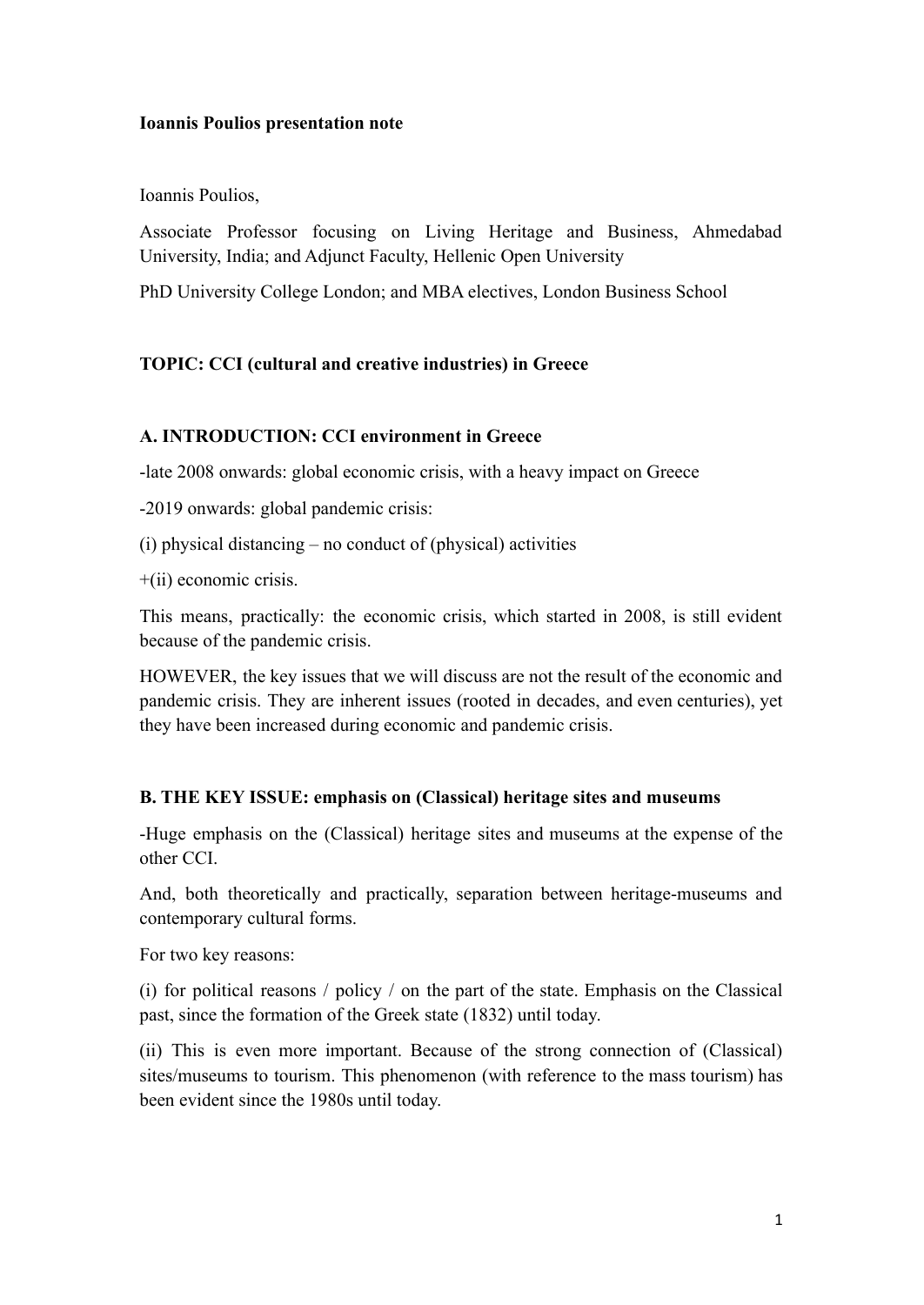This phenomenon has been enhanced during the economic crisis. On the part of the private sector /entrepreneurs. A lot of entrepreneurs (mostly younger people) got involved in the tourism industry.

# **C. THE SITUATION of contemporary CCIs in Greece**

In categories:

-The so-called traditional crafts (shoe-making, jewellery etc.): emphasis on protection (National Inventory of the Ministry of Culture for their inscription in the National List of Intangible Heritage and, in some cases, also in the UNESCO List of Intangible Heritage); yet, increasingly out of the market.

In some (rather a few) cases, they have managed to connect to the tourism industry.

-Theatre, music, films etc.: standard, but with problems:

(i) too many – increased competition on a local level; and

(ii) hit by coronavirus crisis. Despite their attempts, they did not find a sustainable response to the coronavirus crisis. During the coronavirus period, they were supported by the state (funding) – but this is temporary.

-Architecture: standard, affected by real estate developments

-Video games, Greek cinema, design: increase, because of digital technologies.

# **D. MORE SPECIFIC ISSUES**

-high rate of unemployment

-or limited employment, yet in elastic/informal forms such as freelancers, project-based

-difficult to map them (also because of these elastic/informal forms of employment)

-many small companies/individuals – increased competition

-operating mainly in Athens, and not in other local areas – increased competition mostly in Athens

-clustering; working together, sharing offices

-very good professionals in their technical field, but lacking sufficient business knowledge

-lacking long-term strategic vision

-heavily emphasising on marketing especially through social media (yet not based on a long-term strategic vision) – temporary gains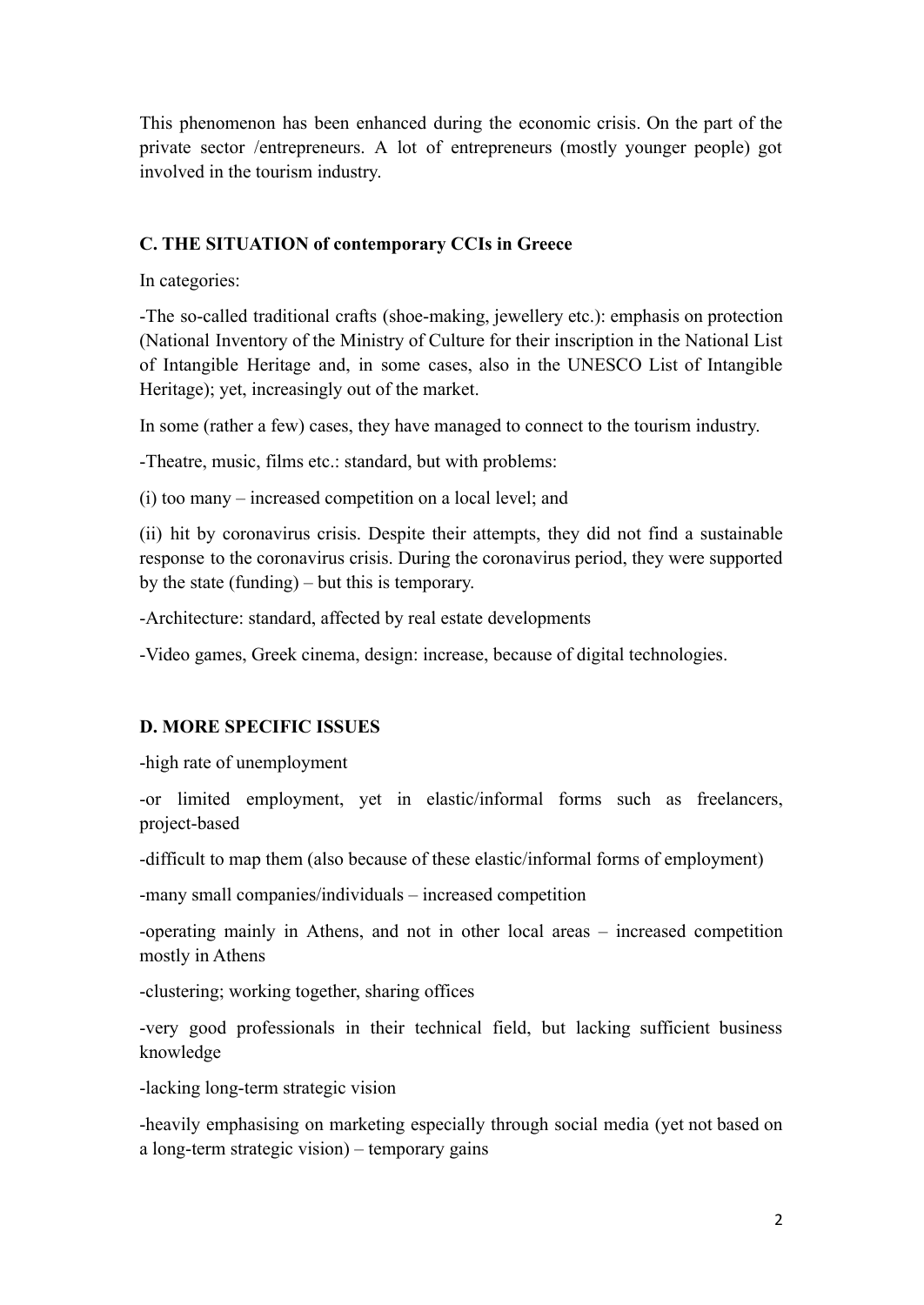-digitisation

-a rather introverted approach: not sufficient international collaborations

-a problem with copyright issues

-'me too' movement's impact on CCIs in Greece

+demographics: aged population

+increased urbanization

# **E. SUGGESTIONS**

-PUBLIC:

(i) Link contemporary cultural forms with heritage sites/museums and tourism; and focus on areas outside Athens:

through the Ministry of Culture and especially through HOCRED

("Hellenic Organization of Cultural Resources Development) i.e. the body that manages sites and museums (and their cafes and shops).

The sites and museums (and their cafes and shops) can become vehicles on a local level (also far from Athens) for the development of local cultural forms such as jewellery, pottery, shirts and publications. Based on local sustainable material, know-how etc.; targeting younger customers with increased awareness of sustainability issues and ethics.

In this direction, an EU capacity-building project is in process, on "Re-engineering the operations of HOCRED".

(ii) Provide business knowledge to CCIs: better through online sessions

(iii) Support CCI professionals with copyright issues.

(iv) Develop code of ethics regarding equality, 'me too' etc.

-PRIVATE:

(i) Linking contemporary cultural forms to tourism: development of alternative tours such as food, graffiti.

(ii) CCI professionals should better partner with business professionals (and rather not with other CCI professionals)

(iii) Address AI – develop capacities that will not be affected by AI and the coming of the robots. This is not in the distant future!

(iv) Develop regional and international cooperations (e.g. on issues of shared interest such as the Mediterranean Diet)